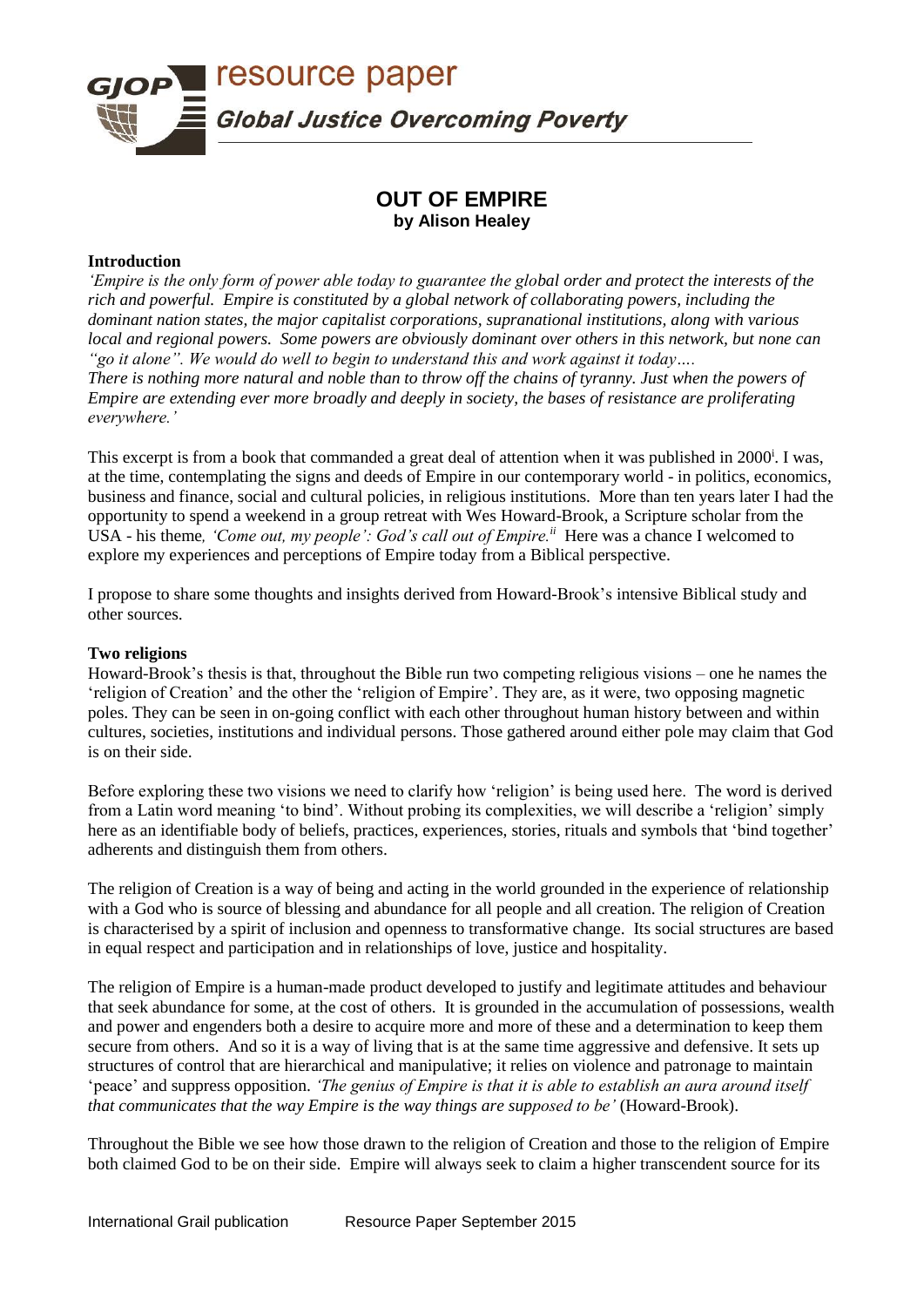authority. The Roman Empire went so far as to proclaim the Emperor as a god. The monarchy of England was once justified by the doctrine of the 'divine right of kings'. For the Russian Empire of the 20<sup>th</sup> Century the 'higher transcendent source' was the 'secular religion' of atheistic communism.

Generations of readers of the Hebrew Bible (the Old Testament) have been shocked by the violence and punitive behaviour they found there, which, according to those describing the events, had the Lord's approval and collaboration. How to interpret this? Many have concluded that the God of the Old Testament was a harsh and violent God in contrast to the compassionate God of Jesus in the New Testament. No, the God of the Hebrew Bible and the God of Jesus are the one same loving creator and source of abundant blessing on all people and all creation. God was never on the side of deeds of Empire, although people claimed this.

Wherever Empire could gain cooperation in its enterprise from religious institutions and their adherents, it has sought to do so, offering them opportunities to consolidate or extend their field of influence and, with exceptions, compromising their integrity at the same time. Some examples from the modern era would be the involvement of Christian churches in imperial enterprises of invasion, colonisation and exploitation; and religious communities today that ally themselves with the acquisitiveness of unregulated capitalism.

## **Empire and the city**

The writers of the Hebrew Bible link the flourishing of Empire with the growth of cities – concentrated human settlements of accumulated possessions, resources and power. It is not accidental that we are told that, when God called such models of the religion of Creation as Abraham, Moses and David to their particular roles of leadership of the people, they were, like Abel, tenders of grazing animals, signifying reliance on the God- given resources of nature; and 'movement' rather than 'settlement'. David becomes a king and does not escape grievous sins of Empire in his eventful life but his capacity for genuine repentance and humility keeps him ultimately true to his God. With his son, Solomon, however, the monarchy succumbed to the seductions of Empire.

From the perspective of the destruction of Jerusalem and the temple and the exile of the leaders of the people in Babylon, the writers of Genesis attribute the founding of the first city to Cain, the first murderer. After the cleansing flood, Empire once again asserted itself when Noah's descendant, Nimrod, 'the mighty hunter', built many cities including Babel. It is written that building the city and tower of Babel was motivated by a desire of the people to *'make a name for ourselves'*, in contrast to God's promise to Abram, in return for his faithfulness*, 'I will make your name great'.* The refusal of the people of Sodom to offer hospitality to strangers who came to their city gates stands at the opposite pole from the reception that Abram and Sarah gave their unknown visitors arrived at the door of their tent. Howard-Brook quotes Ezekiel's judgment of Sodom's destruction: *'this was the guilt of … Sodom: she and her daughters had pride, excess of food and prosperous ease, but did not aid the poor and needy'* (Ezek. 16:49). (Abram's bar-gaining with God as he tried to save Sodom is another image of the religion of Creation, in which frank and trustful negotiation can occur – impossible in an imperial context of domination and suspicion). Egypt's prosperous and powerful cities are an abiding presence in the Biblical narratives and Babylon itself became an enduring symbol of the ideology of Empire (see, for example, the Books of *Jeremiah* and *Revelation*).

The city and temple of Jerusalem became infected with attributes of Empire from the time of Solomon. Cyrus of Persia shrewdly co-opted the social and religious elites to his project, when he allowed them to return from Babylon to their traditional lands and funded the restoration of the temple which the Babylonians had destroyed. The Romans ruled their Empire by gaining collaboration from the local authorities, whether by ruthless punishment or patronage. These elites, in turn, often abused their power over the people. It was the collusion of both of these powers – the local elites and the Roman Empire - that brought Jesus to crucifixion.

# **God's call to 'come out'**

Howard-Brook contends that the core message of the Bible is God's call to humankind to come out of Empire.

*'From the call of Abram to the Bible's final call to 'come out' in Revelation 18, God's Voice always presents hearers with a definitive choice to turn from one path to another… to leave behind all that…leads to death and move into the way that is blessed and leads to life in abundance'.*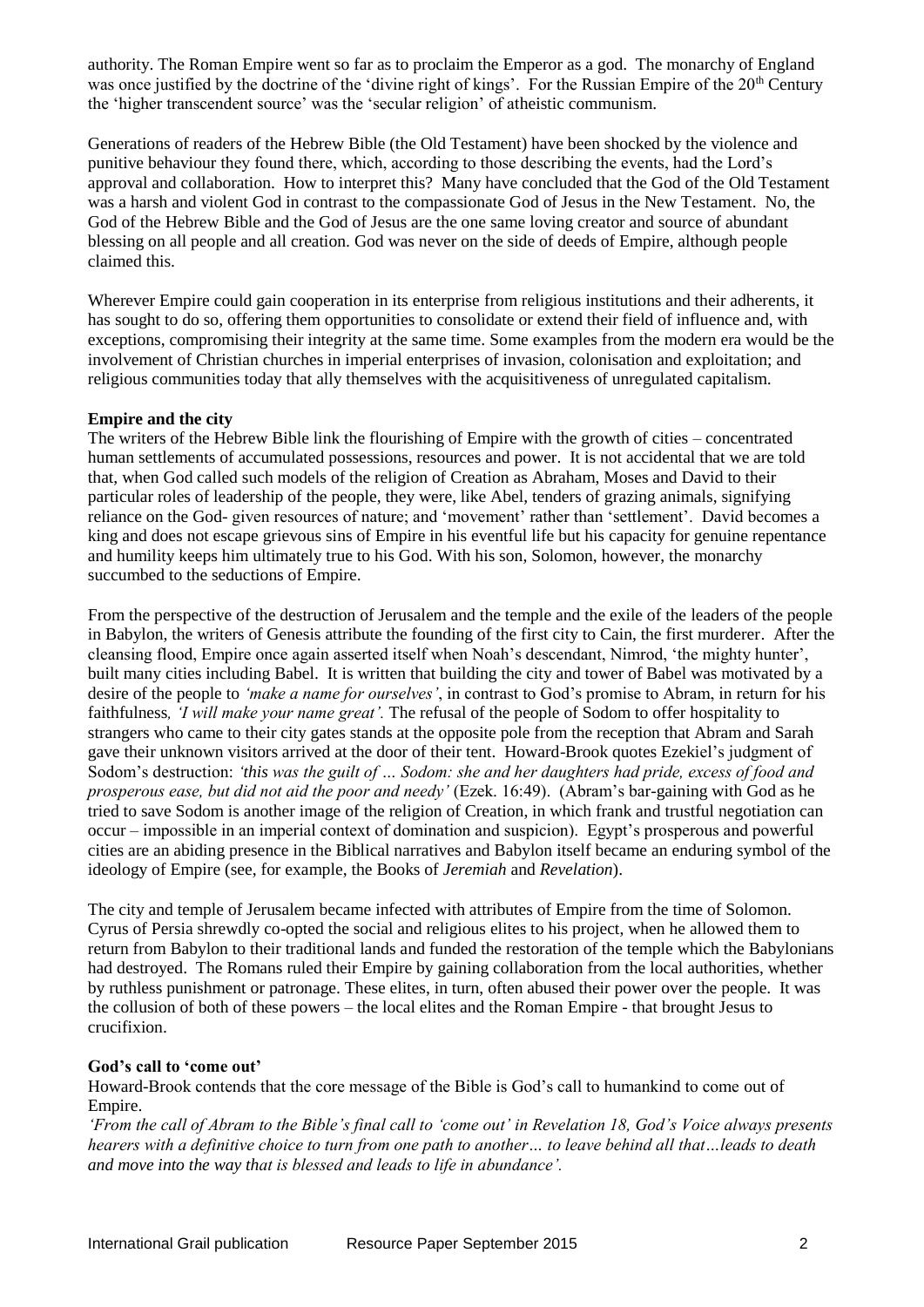God called Abram out of his settled state in Ur to journey to a place unknown to him*. 'Leave your country, your family and your father's house for the land I will show you'* (Gen,12:1). Jesus' call to his disciples parallels this (Mk 1:16-20). His mission was to bring a people out of Empire, not in the sense of a political revolt against the Romans as many expected of the Messiah, but so that they could show to others a way of living in true harmony with God, one another and creation.

Responding to God's call depends on a capacity to listen. Kosuke Koyama<sup>iii</sup> refers us to Ps. 115 for a challenging explanation as to how we humans lose this capacity – more than this, how we can become totally insensitive to the presence of God's Spirit. It happens when we become seduced by ídols, 'products of human making'. The psalmist describes idols thus: *'they have eyes but never see, ears but never hear…feet but never walk'*; and concludes that *'their makers will end up like them'*. Daniel Berrigan makes a comparable point about people's incapacity to comprehend the realities of their situation when he writes: *'People who live in Babylon don't know they are there'.*iv

God's call also asks for a willingness to move, in trust and hope – to move in mind and heart and spirit and body away from Empire towards 'the kingdom of God'. There is much journeying in the Biblical narratives signifying this, and God is presented as an enduring companion on the way. Koyama, reflecting on the Hebrews' forty years crossing from servitude in Egypt to a Promised Land, writes of *'a mobile God'*, a 'three-mile-an-hour God' walking at the average pace of a person, faithfully accompanying them.<sup>v</sup> To those in the centres of power these were people on the periphery, of no consequence. Jesus also showed a preference for the company of such people. He, too, was mobile, having *'nowhere to lay his head'* (Lk 9,58).

When Jacques van Ginneken SJ chose the legendary stories of the Grail to inspire a movement of young women in the Netherlands in 1921, his thinking was fully in harmony with this Biblical message. These are stories, too, of going forth on a quest. The goal was the Holy Grail, the repository of transformative blessing. Only as a result of continuing conversion of heart, growing in humility and compassion in the quest, could the seeker attain what he sought. *'To live is to change and to be perfect (whole) is to have changed often'*, Blessed John Henry Newman once said.<sup>vi</sup>

## **Abundance and scarcity**

Walter Brueggeman observes in the world today that, where people have a wealth of material resources and an abiding appetite for acquiring more, a *'myth of scarcity'* becomes a pervading narrative that can develop into *'a demonic spiritual force among us*'.<sup>vii</sup> It is one of the contradictions within the religion of Empire that acquisitiveness leads to a mindset of scarcity: 'There is not enough'. The result is a lack of hospitality, fear of loss, a refusal to share, suspicion of strangers, increasing security measures. In Australia, we have seen how easily the myth of scarcity can be used to support the Federal Government's 'border protection' policies against refugees and asylum seekers arriving in boats: 'They will take our jobs; they will add to overcrowding in our cities, they will be a drain on government budgets, some of them could be terrorists', and so on. Abundance in Empire means material abundance for some only; and real scarcity and deprivation for many.

The Biblical God is always a God of abundance for the whole of creation, a God of incomparable generosity who is not only the giver but also the gift (Karl Rahner<sup>viii</sup>). Following the way of this God asks for a mindset of abundance: open to inclusive, appreciative relationships with others, caring for the well-being of God's creation.

## **Sabbath and Jubilee**

Those who follow the way of Empire always accumulate wealth and power at the cost of others' dependence and indebtedness. God's call out of Empire is a continuous invitation to choose the way of Creation, to make a new beginning. It is an option always available. The Hebrew Sab-bath day, the Sabbatical year and the year of Jubilee, stood as consistent reminders of this.<sup>ix</sup> Every seven days, every seven years, every seventimes-seven years, the people were directed to 'Stop', even productive work, in order to be grate-fully attentive to the God-giver of everything that is; and to reaffirm their participation in the com-munity of love that binds God, all people and all creation. The injunctions for the seventh year and the year of Jubilee involved freeing slaves, cancel-ling debts, remedying injustices and sharing generously with those who were poor or needy. These were times of opportunity for radical renewal, not only for human beings but also for the animals and the land they worked. What pro-found wisdom lay in these anti-Empire Sabbath institutions,